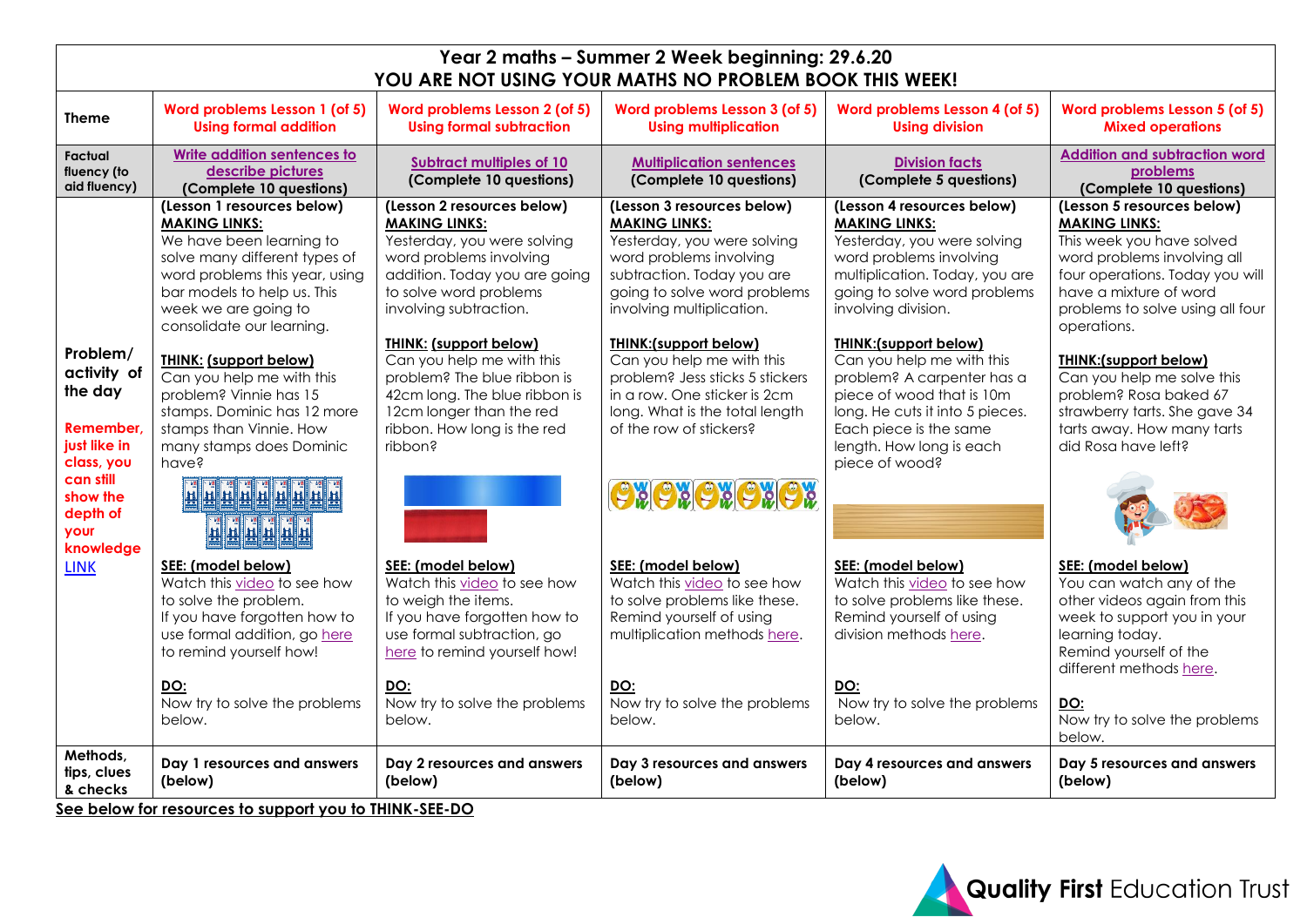### **DAY 1 RESOURCES:**



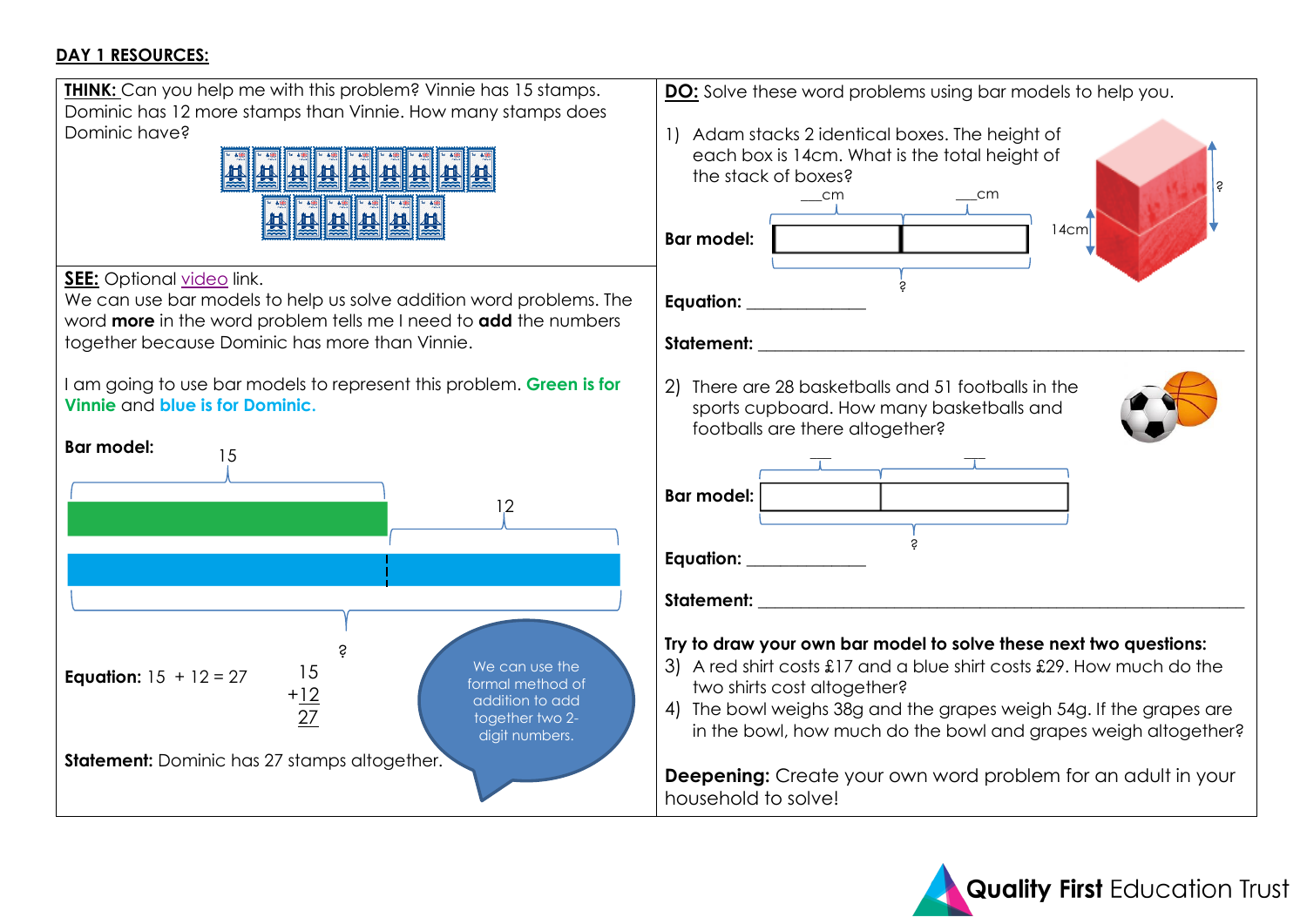#### **DAY 2 RESOURCES:**



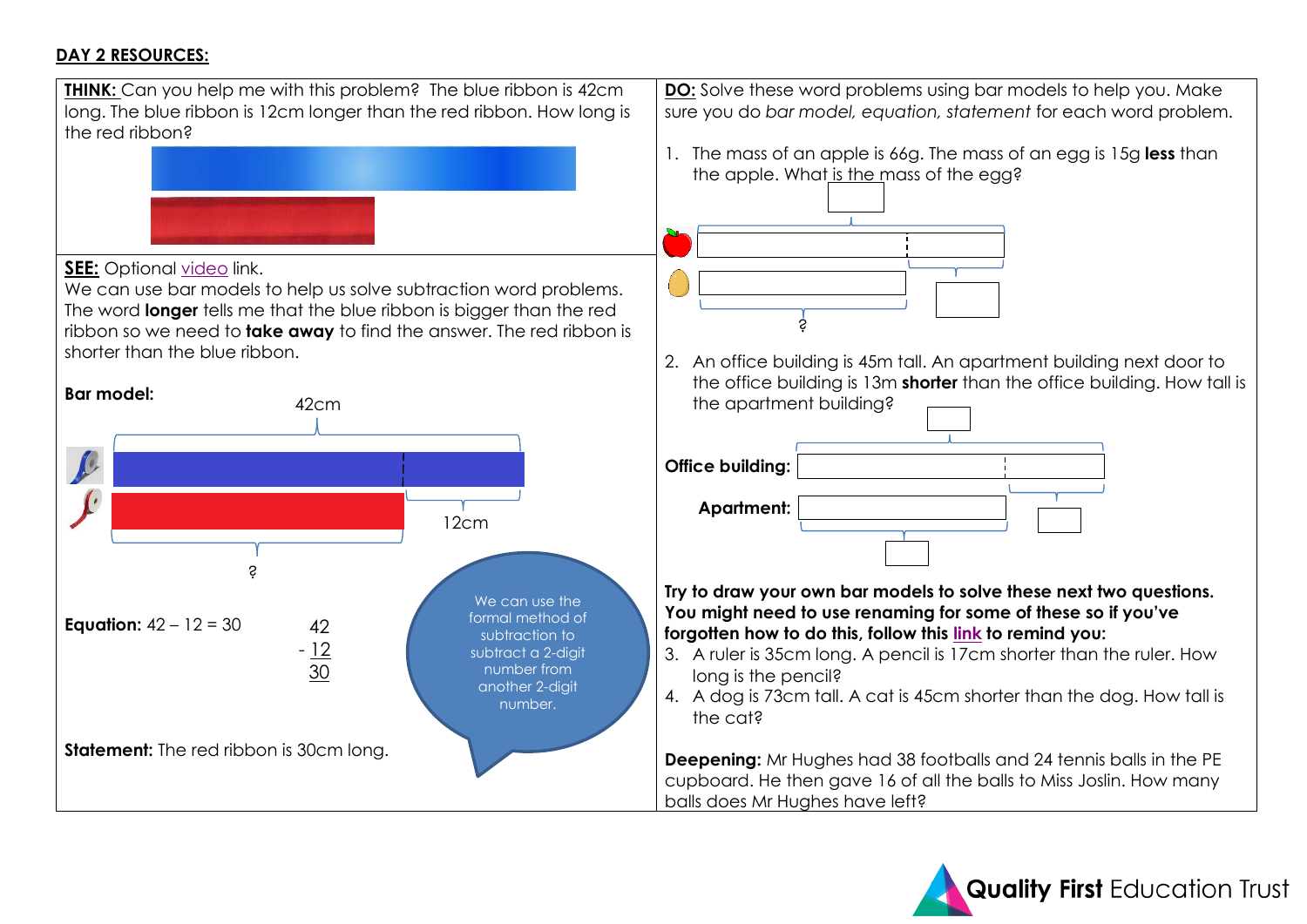#### **DAY 3 RESOURCES:**



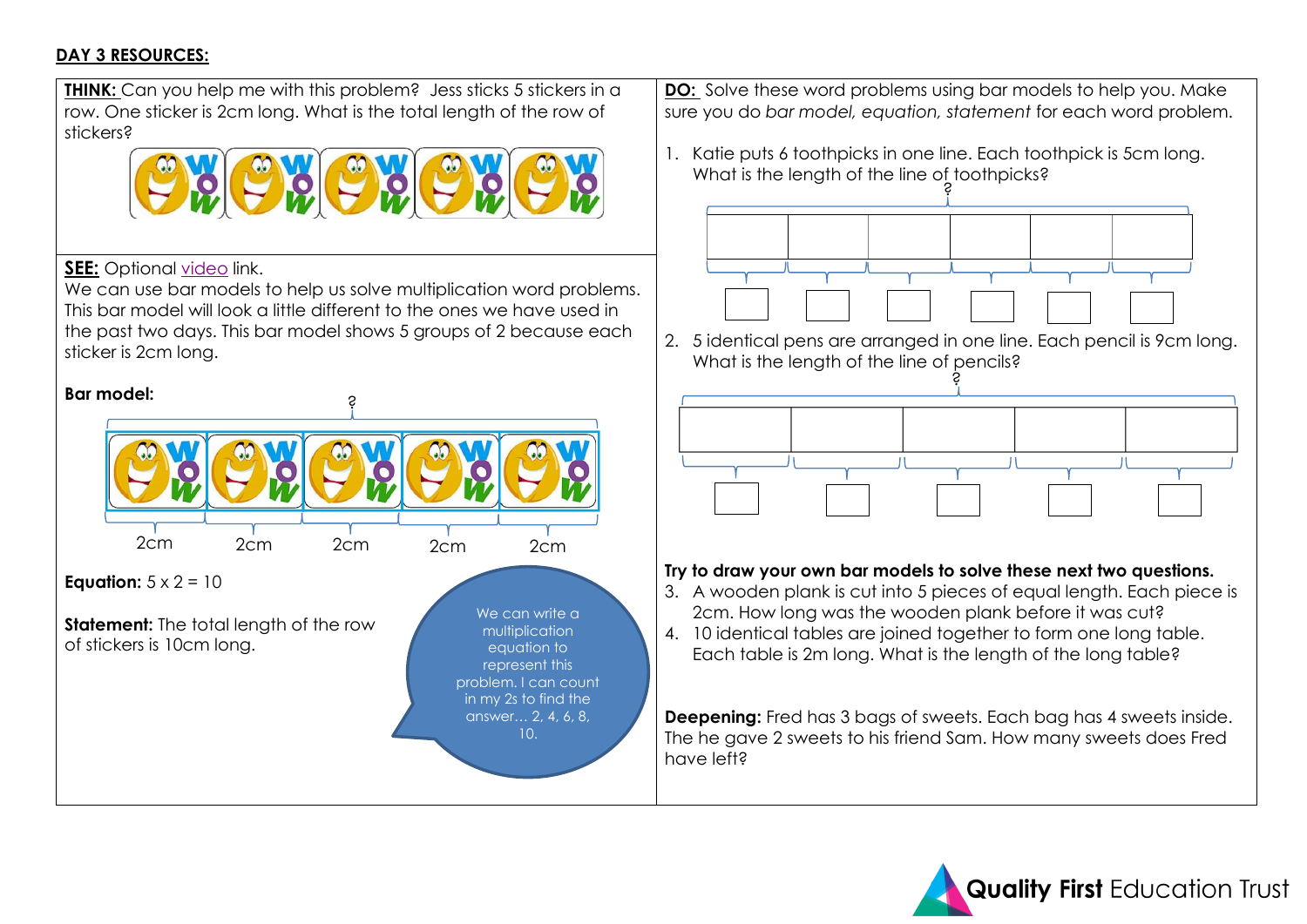#### **DAY 4 RESOURCES:**



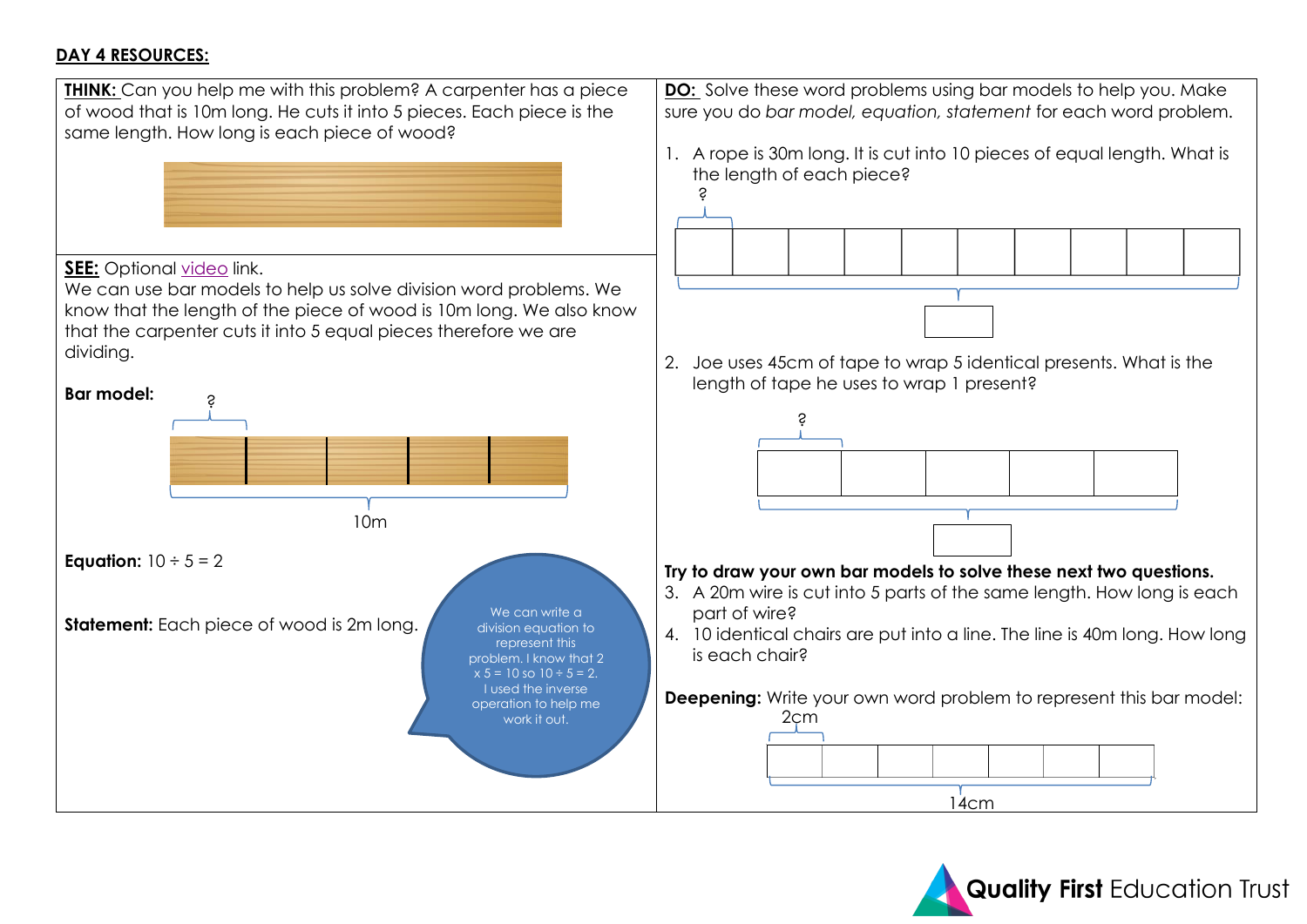#### **DAY 5 RESOURCES:**



Today you will need to read the problems carefully to figure out if you need to add, subtract, multiply or divide to solve each problem.

For this problem, the word **left** tells me I need to subtract. If she has given tarts **away** then we are subtracting. I can draw a bar model to help me solve this.



**DO:** Solve these word problems using bar models to help you. Make sure you do *bar model, equation, statement* for each word problem. You need to decide if you are adding, subtracting, multiplying or dividing for each question. Read the questions very **carefully!**

1. George had 53 stickers. He bought 26 more stickers. How many stickers does he have altogether?





2. Charlie has 87 toy cars. He gives his friend Greg 42 of his toy cars. How many does Charlie have left?

3. Ethan has 8 bags of sweets. Each bag has 5 sweets in it. How many sweets does Ethan have altogether?





The total mass of 5 equal bags of flour is 50kg. Each bag of flour has the same mass. What is the mass of each bag of flour?

**Deepening:** Lottie has 52 sweets. She shares them out between 10 of her friends. How many sweets will her friends get if they all get an equal amount? Will there be any sweets leftover?

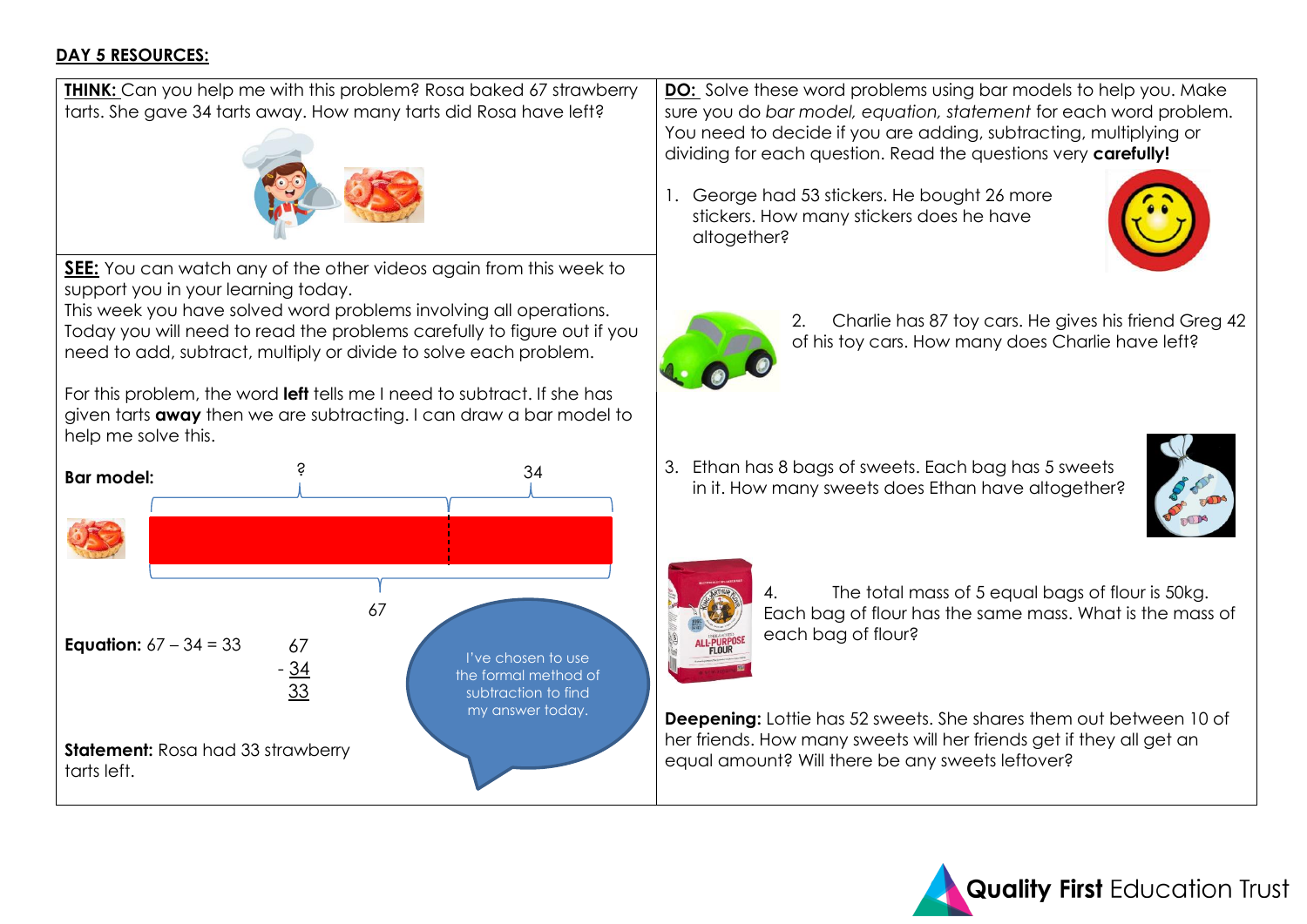# **ANSWERS: Day 1:**



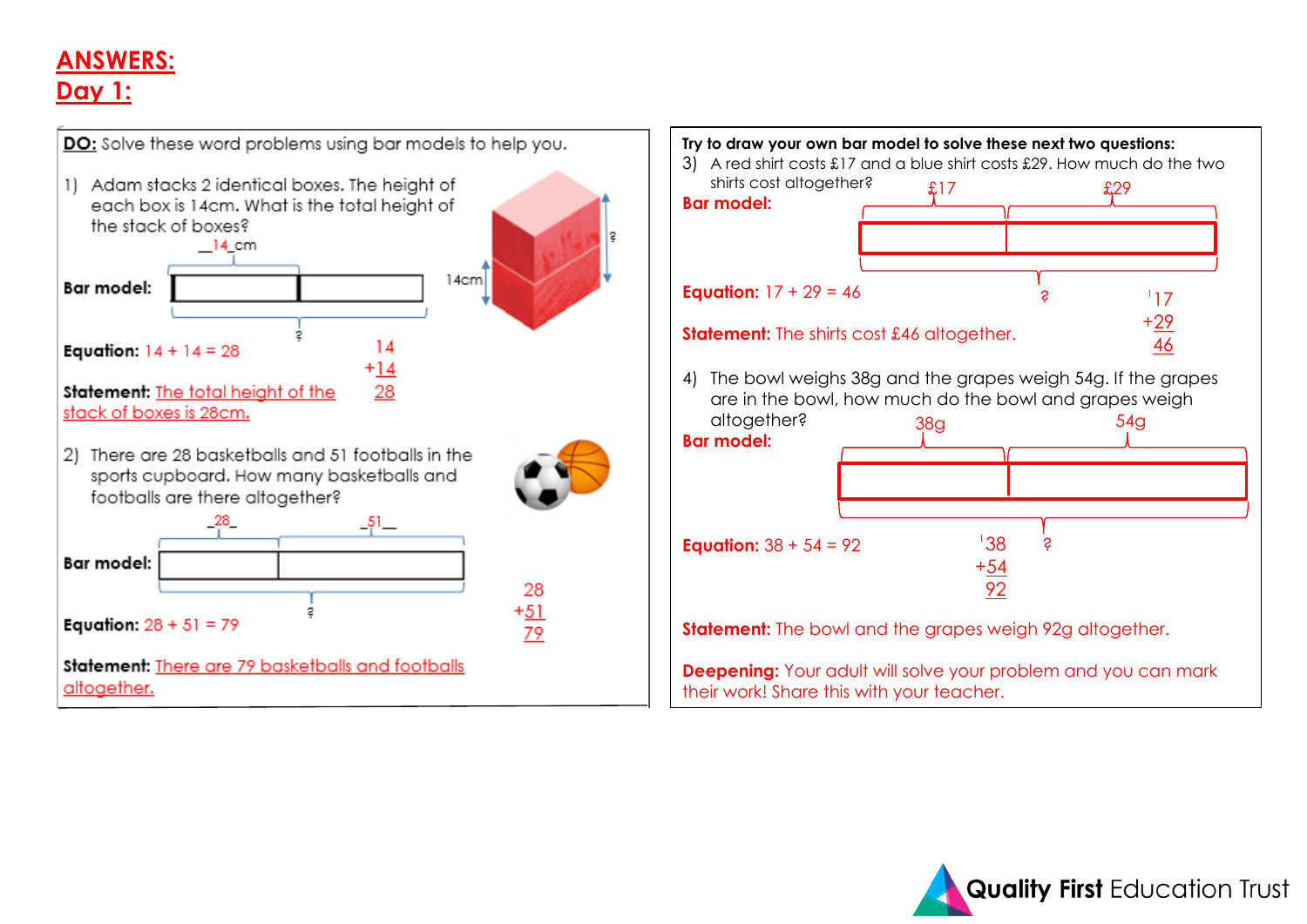# **Day 2:**



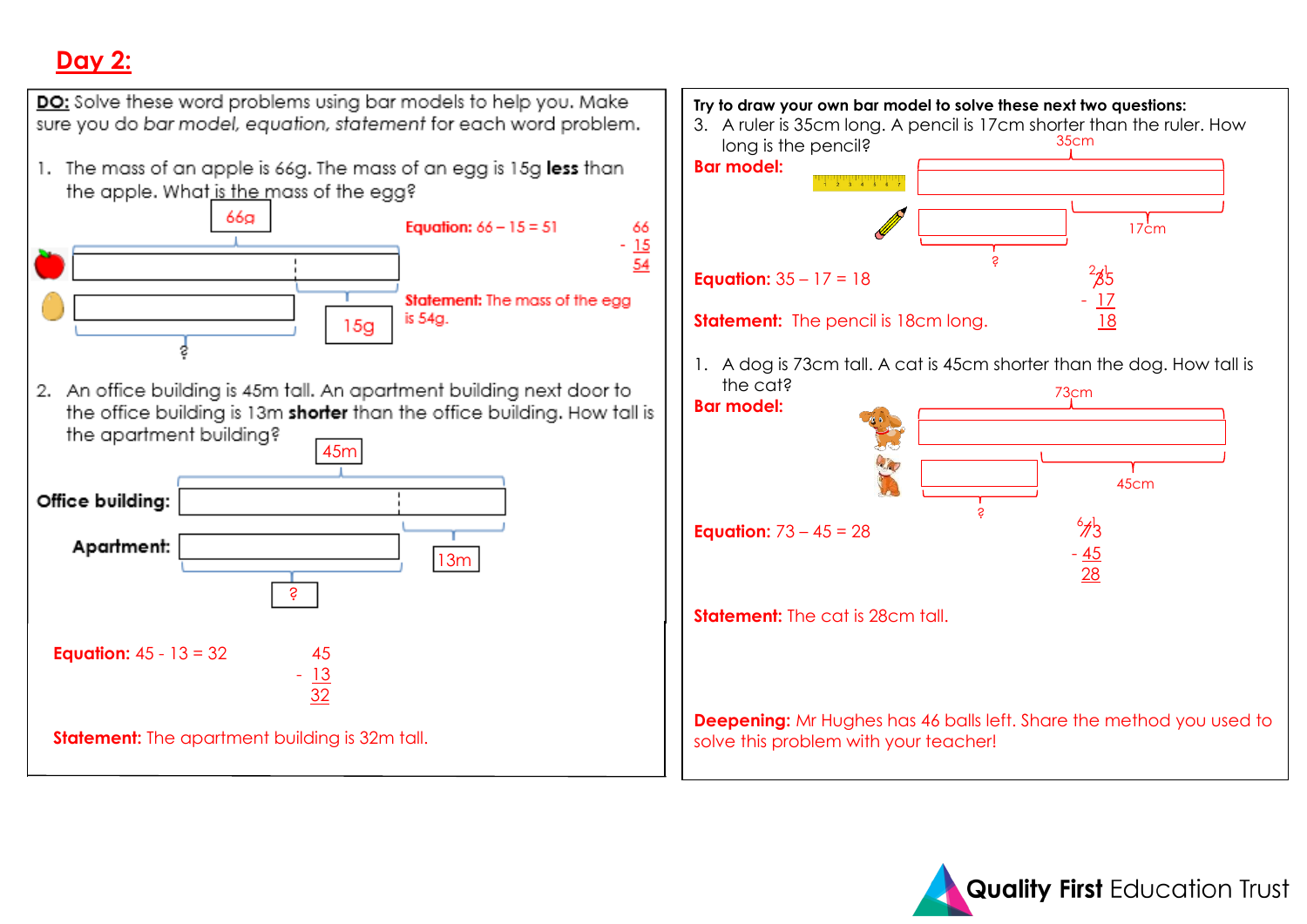# **Day 3:**

**DO:** Solve these word problems using bar models to help you. Make sure you do *bar model, equation, statement* for each word problem.

1. Katie puts 6 toothpicks in one line. Each toothpick is 5cm long. What is the length of the line of toothpicks?



#### **Equation:**  $6 \times 5 = 30$

### **Statement:** The length of the line of toothpicks is 30cm.

2. 5 identical pens are arranged in one line. Each pencil is 9cm long. What is the length of the line of pencils?



**Equation:**  $9 \times 5 = 45$ 

**Statement:** The length of the line of pencils is 45cm.

#### **Try to draw your own bar models to solve these next two questions.**

3. A wooden plank is cut into 5 pieces of equal length. Each piece is 2cm. How long was the wooden plank before it was cut?





### **Equation:**  $5 \times 2 = 10$

#### **Statement:** The wooden plank was 10cm before it was cut.

4. 10 identical tables are joined together to form one long table. Each table is 2m long. What is the length of the long table?



**Equation:**  $10 \times 2 = 20$ 

**Statement:** The length of the long table is 20m.

**Deepening:** Fred has 10 sweets left. Share the method you used to solve this problem with your teacher!

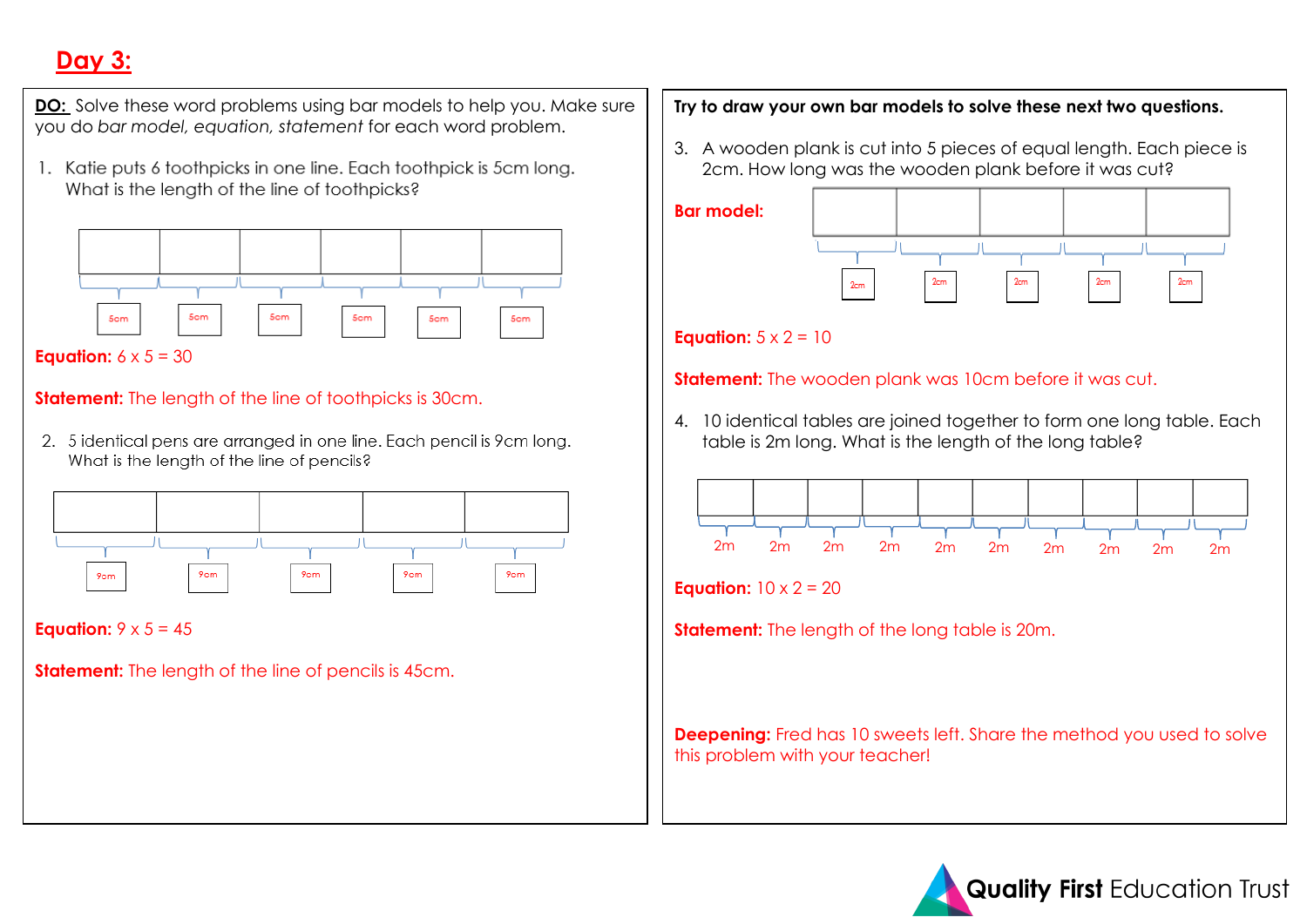# **Day 4:**



1. A rope is 30m long. It is cut into 10 pieces of equal length. What is the length of each piece?





## **Statement:** The length of each piece is 3m.

2. Joe uses 45cm of tape to wrap 5 identical presents. What is the length of tape he uses to wrap 1 present?



**Equation:**  $45 \div 5 = 9$ 

**Statement:** The length of tape he uses to wrap 1 present is 9cm.

## **Try to draw your own bar models to solve these next two questions.**

3. A 20m wire is cut into 5 parts of the same length. How long is each part of wire?

**Bar model:** 



### **Equation:**  $20 \div 5 = 4$

### **Statement:** Each part of wire is 4cm long.

4. 10 identical chairs are put into a line. The line is 40m long. How long is each chair? a

| <b>Bar model:</b>                        |                                                                            |  |  |  |  |  |
|------------------------------------------|----------------------------------------------------------------------------|--|--|--|--|--|
|                                          | 40m                                                                        |  |  |  |  |  |
| <b>Equation:</b> $40 \div 10 = 4$        |                                                                            |  |  |  |  |  |
| <b>Statement:</b> Each chair is 4m long. |                                                                            |  |  |  |  |  |
| teacher.                                 | <b>Deepening:</b> The answers will vary. Share your word problem with your |  |  |  |  |  |